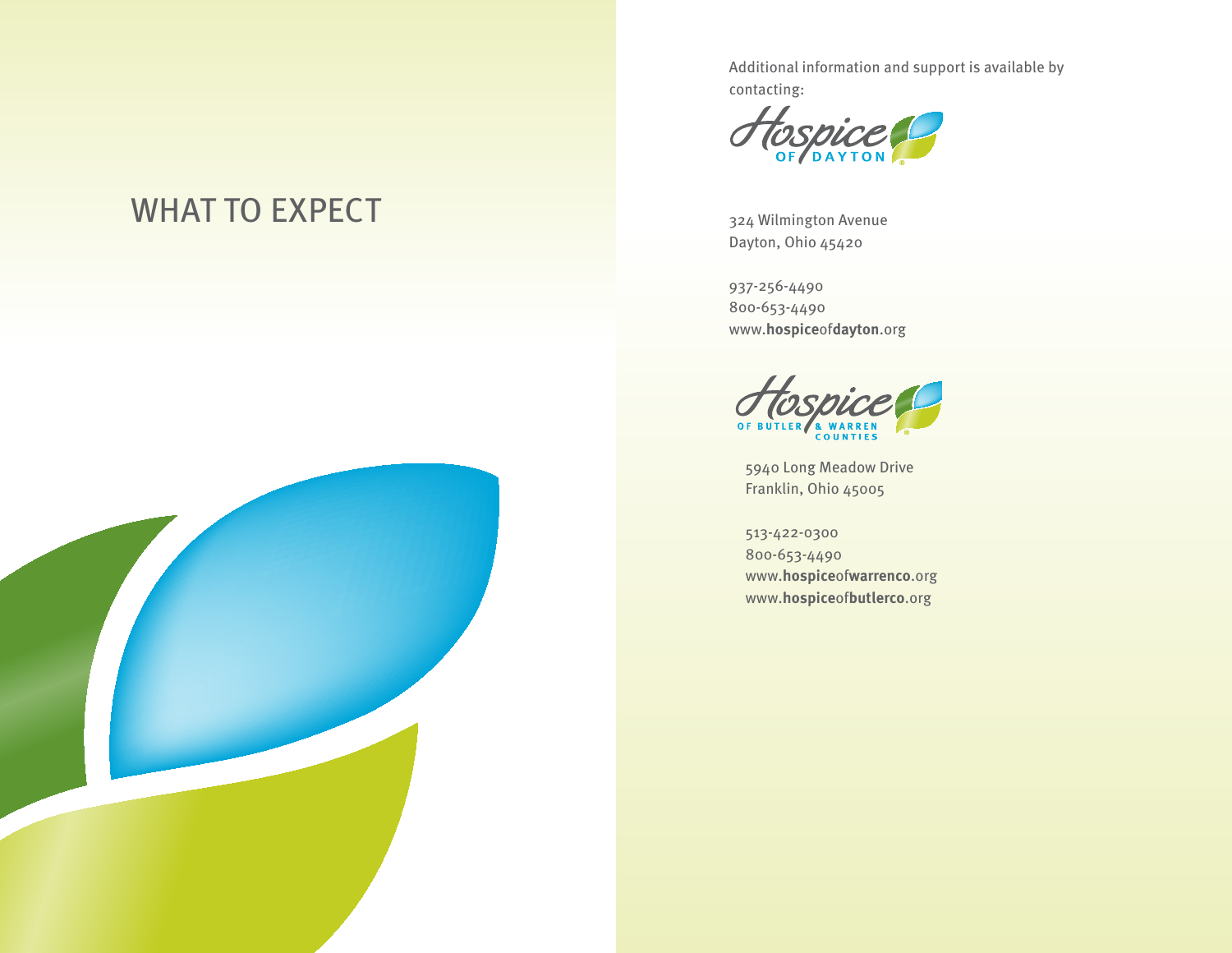This booklet is designed to help prepare you for the death of a loved one, so that you can share your love and help your loved one in the transition known as dying.

Death is occurs when the body completes its natural process of shutting down, and when the "spirit" completes its process of letting go. These two processes need to happen in a way appropriate and unique to the values, beliefs and lifestyle of the dying person.

When a person enters the final stage of the dying process, there are two dynamics involved. They are the physical dynamic and the emotional-spiritual-mental dynamic.

The body begins the physical process of shutting down in an orderly progressive series of events that are not medical emergencies and do not require invasive interventions. These physical changes are a normal, natural way for the body to prepare itself for death, and the most appropriate responses are comfort enhancing measures.

The emotional-spiritual-mental process also involves a series of normal and natural processes as the "spirit" begins to release from the body, its immediate environment and all attachments. This release also tends to follow patterns that may include the resolution of whatever is unfinished and the granting of permission to "let go" from family members. These "events" are also the normal natural way in which the spirit prepares to move from this existence to the next. The most appropriate responses to the emotional-spiritualmental changes are those that support and encourage this release and transition.

When the body is ready and willing to die but there are still unresolved issues or significant relationships, a person may tend to linger even though uncomfortable and weak. When a person is emotionally-spiritually-mentally resolved and ready for release but his/her body has not completed the final physical process, the person will continue to live until the physical process of dying is completed.

1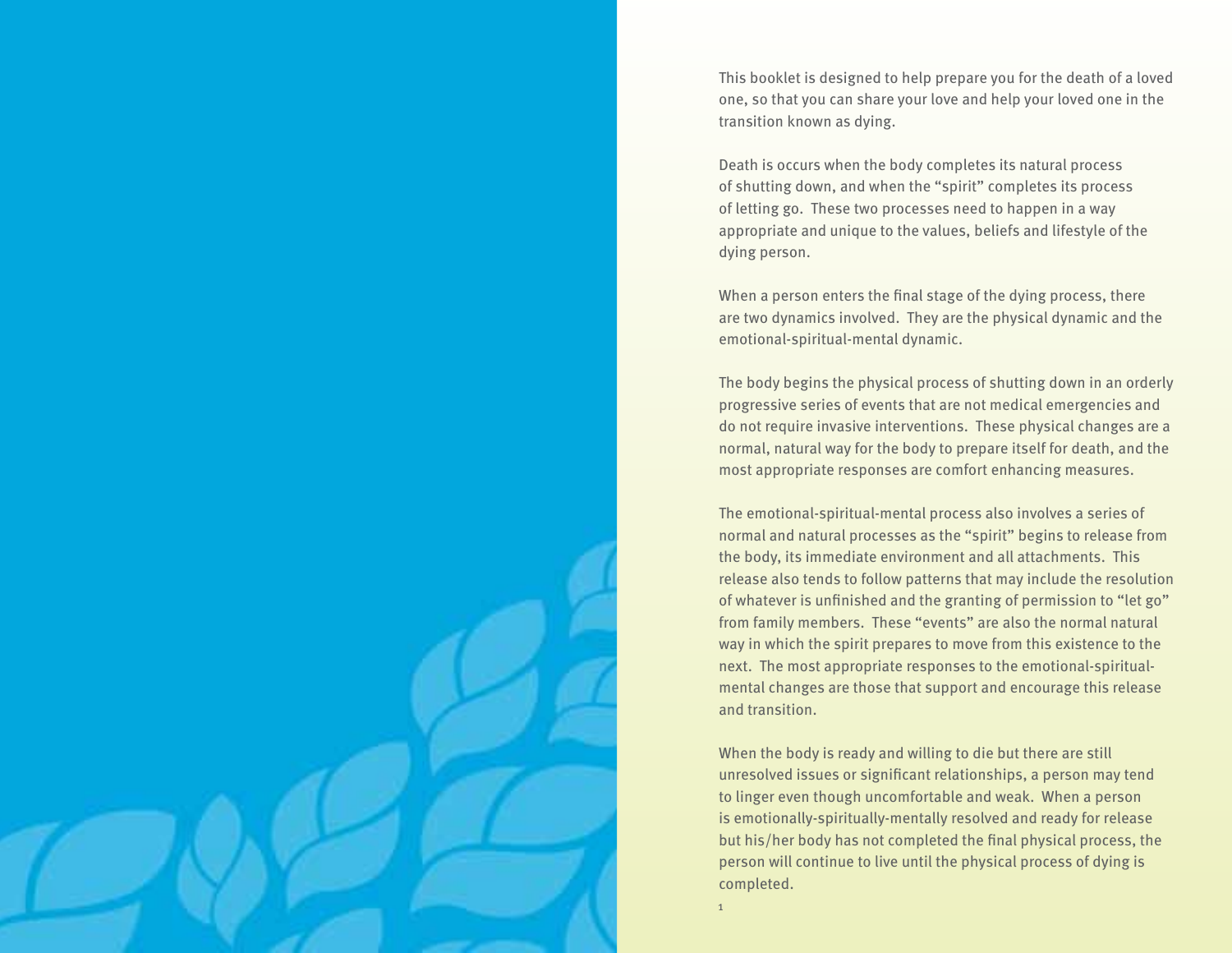# Physical Signs and Symptoms of Approaching Death

The physical and emotional-spiritual-mental signs and symptoms that a person is nearing death listed here help you understand what is likely to happen and how you can respond. Not all of these symptoms will occur with every person, nor will they occur in any particular order. Each process is unique to each dying person. This is not the time to try and change your loved one but the time to give full acceptance, support and comfort.

The body prepares itself for the final stage of life in a variety of ways.

# Coolness

The hands, arms and feet, and then legs may become increasingly cool to the touch and the color of the skin may change. The underside of the body may become darker and the skin mottled. This is a normal indication that the circulation of the blood is decreasing to the hands, arms, legs and feet and is being reserved for the most vital organs. Keep the person warm with a blanket, but do not use an electric one.

## **SLEEPING**

The person may spend an increasing amount of time sleeping and be difficult to awaken. They may not talk much or respond when spoken to. This normal change is due in part to changes in body metabolism. Sit with your loved one, hold his/her hand or speak during those times when he or she seems most alert or awake. Do not talk about the person in his or her presence. Speak directly to him or her as you normally would, even if there is no response. Never assume the person cannot hear. Hearing is one of the last of the senses to be lost.

## **DISORIENTATION**

Confusion about time, place, and identity of those surrounding the person, even those close and familiar, is common. This is due to metabolism changes. Identify yourself by name before you speak rather than asking the person to guess who you are. Speak softly, clearly and truthfully when you need to tell the person something important for his/her comfort, such as "It is time to take your medication," and explain the reason why, "so you won't begin to hurt." Do not use this method to try and manipulate the patient to meet your needs.

## **INCONTINENCE**

Loss of control of urine and bowel as the muscles relax can be expected. Caregivers can help to protect the bedding and keep your loved one clean and comfortable.

# **CONGESTION**

As the person takes in less fluid, they may be unable to cough up normal secretions. As a result, there may be gurgling sounds that can be heard from the chest. The gurgling may sound like marbles rolling around inside and sometimes can become very loud. The sound of congestion does not indicate the onset of severe or new pain. Suctioning the secretions usually only increases them and causes more discomfort. Instead, gently turn the person's head to the side and allow gravity to drain the secretions naturally. You may also gently wipe the mouth with a moist cloth.

## restlessness

Changes in oxygen circulation to the brain and changes in metabolism can cause the person to make restless and repetitive motions such as pulling at bed linen or clothing. Do not try to stop or interfere with such motions. To help calm the person, speak in a quiet natural way, lightly massage the forehead, read to the person or play some soothing music.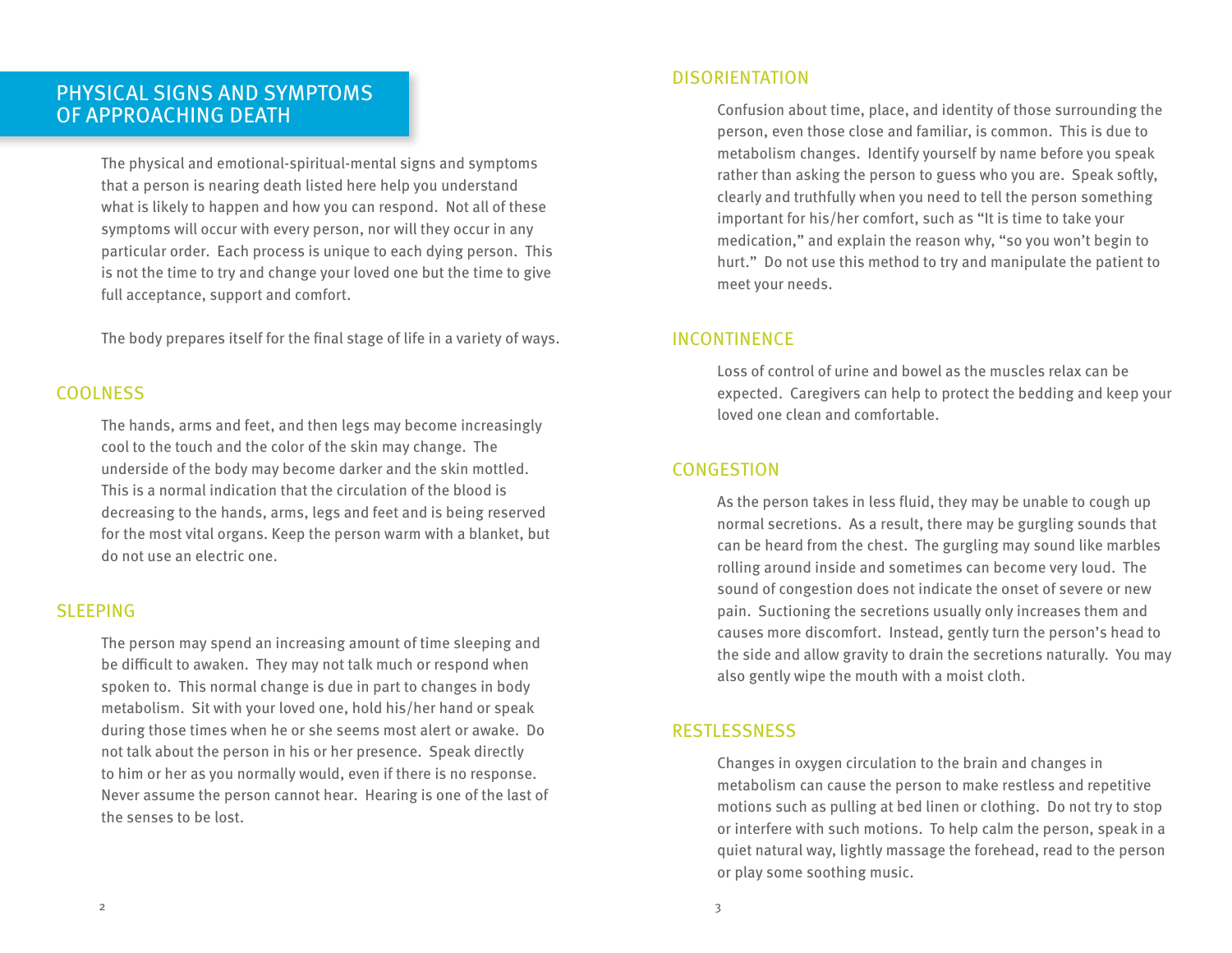## fluid and food decrease

The body naturally begins to conserve energy and the person may want little or no food or fluid. Do not try to force food or drink on your loved one, and do not try to use guilt to make them eat or drink. This only adds to their discomfort. Offer small chips of ice or frozen juice that might be refreshing in the mouth. If the person is unable to swallow, fluids can be given in small amounts by syringe. A cool, moist washcloth on the forehead may also increase physical comfort.

#### urine decrease

Urine output will decline as fluid intake declines and as the circulation through the kidneys decreases. Urine may become "tea" colored. Ask the caregiver whether a catheter needs to be inserted or irrigated.

### Changes in breathing

The regular breathing pattern may abruptly change. A common pattern called "Cheyne-Stokes" breathing involves shallow breaths with periods of no breathing for 5 to 30 seconds, up to a full minute. There may also be periods of rapid shallow, pant-like breathing. These patterns are common and mean the circulation is decreasing in the internal organs. Elevating the head or turning the person on his/her side may bring comfort. Speak gently and hold his/her hand.

# emotional-spiritual-mental signs of Approaching Death

#### **WITHDRAWAL**

Your loved one may become unresponsive, withdrawn or in a comatose like state in preparation for "letting go" of surroundings and relationships. The sense of hearing remains strong to the very end, so speak to your loved one in your normal tone of voice, identify yourself by name when you speak, hold his/her hand. Say whatever you need to say that will help the person "let go."

### vision-like experiences

The person may speak or claim to have spoken to persons who have already died, or to see or have seen places not visible to you. These are not hallucinations or drug reactions. The person is beginning to let go from this life and is preparing for the transition so it will not be frightening. Do not explain away, belittle or argue about what the person claims to have heard or seen. Just because you cannot see or hear it does not mean it is not real to your loved one. Affirm his or her experience. They are normal and common. If they frighten your loved one, explain that they are normal.

#### restlessness

Performing repetitive and restless tasks may mean something is still unresolved or unfinished that is preventing the person from letting go. Caregivers can help in identifying ways to help the person find release from the tension or fear. Reading, playing music or recalling a favorite place or experience may calm the person. Offer reassurance that it is okay to let go.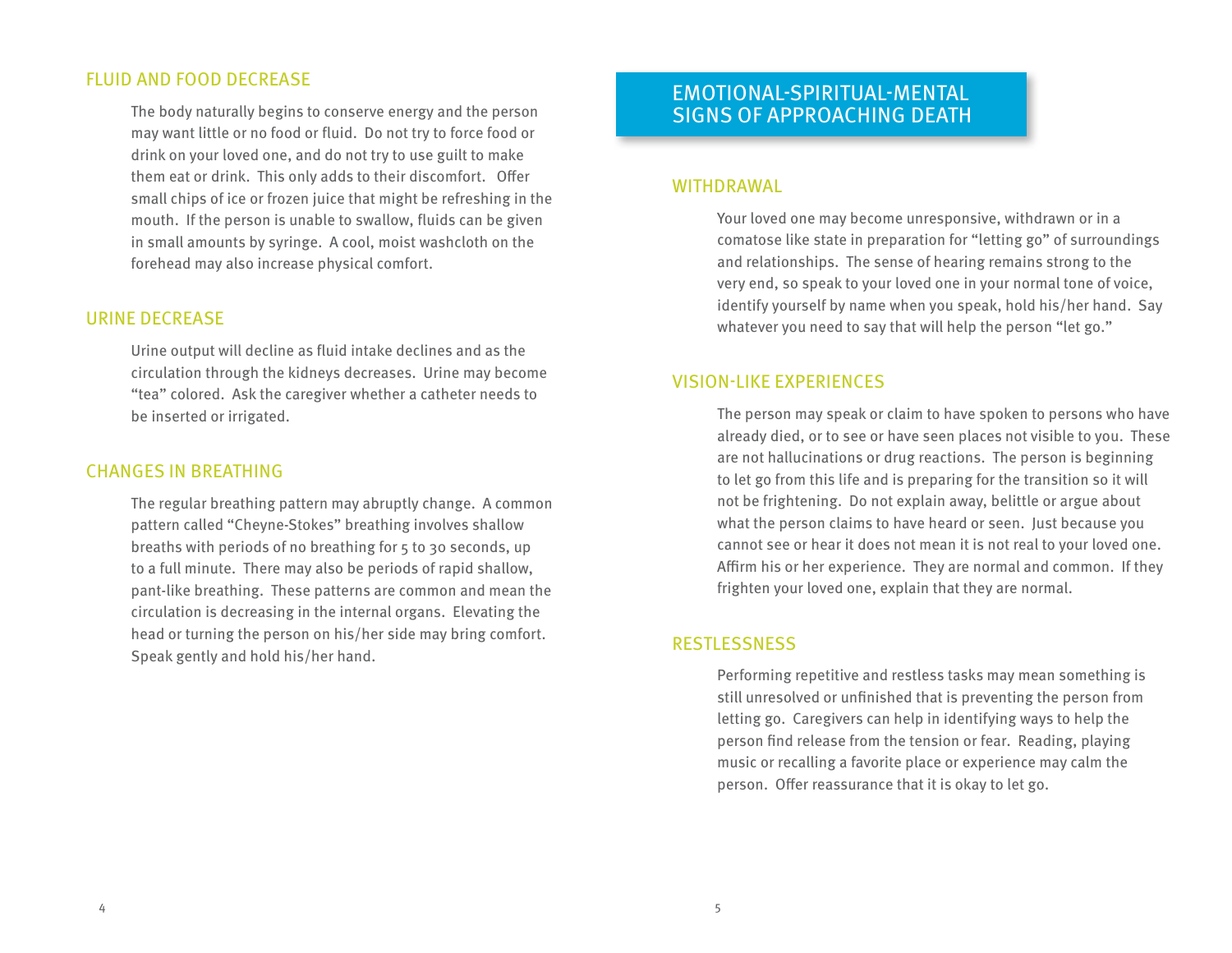## decreased socialization

In preparation for letting go, the person may only want to be with a very few or even just one person. If you are not included in this "inner circle" at the end, it does not mean you are not loved or are unimportant. It means you have already fulfilled your task with your loved one and it is time for you to say "good-bye." If you are part of the final "inner circle" of support, your loved one needs your affirmation, support and permission to let go.

## unusual communication

Sometimes a dying person make a statement, gesture or request that is "out of character." This indicates he/she is ready to say "good-bye" and is "testing to see if you are ready to let him/her go. Accept the moment as a beautiful gift when it is offered. Kiss, hug, hold, cry and say whatever you need most to say.

# how to help as death approaches

#### give permission

A dying person will often try to hold on, even though it brings prolonged discomfort, in order to be sure that those who are going to be left behind will be alright. Giving permission to your loved one to let go without making him/her feel guilty for leaving or trying to keep him/her with you to meet your own needs can be difficult. Your ability to release the dying person from such concerns and offer assurance that its all right to let go whenever he/she is ready is one of the greatest gifts you have to offer at this time.

### say good-bye

Saying good-bye is your final gift of love, offering closure and allowing your loved one to let go. It may be helpful to be physically close to the person and hold him/her or hold his/her hand as you say everything you need to say. It may be as simple as saying "I love you." It may include describing favorite memories, places and activities you've shared. It may include saying "I'm sorry for whatever tensions or difficulties I added to our relationship." It may also include saying "Thank you for…" Tears are a normal and natural part of saying good-bye. Tears do not need to be hidden from your loved one apologized for. Tears express your love and help you to let go.

You will have helped your loved one find comfort and peace. This is your final and most important gift.